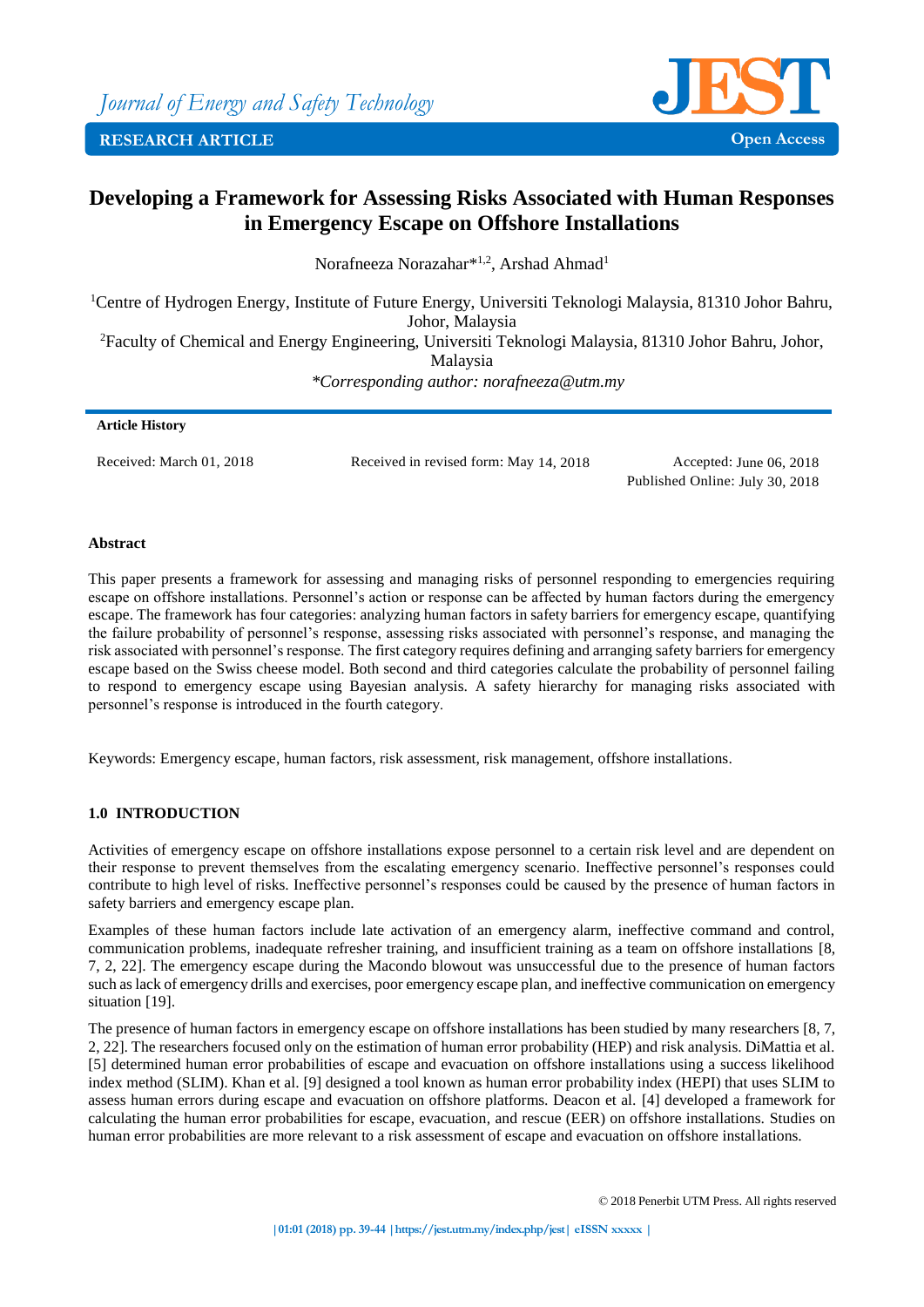# **2.0 PROBLEM STATEMENT**

Human factors and technical aspects can be integrated in the risk management of offshore installations [18]. The risk assessment and management of personnel's responses during emergency escape must include human factors. The challenge for assessing risks is to incorporate human factors into both qualitative and quantitative analyses. Human factors in the emergency escape plan such as poor communication and ineffective training are complicated to measure and assess.

The risk assessment and management for emergency escape are important to operators and personnel working on offshore installations. The risk assessment could inform the level of risks associated with personnel's responses that have been affected by human factors. The presence of human factors in safety barriers or emergency escape plan must be controlled or managed to improve the safety of emergency escape.

## **3.0 OBJECTIVE**

The objective of this paper is to present the development of a framework consisting of risk assessment and management of personnel's response. The framework was developed to identify and assess human factors in safety barriers and the emergency escape plan of offshore installations [12]. The framework has risk management to manage or control the presence of human factors in emergency escape activities.

# **4.0 SCOPE OF WORK**

This paper defines safety barriers for emergency scenarios requiring escape on offshore installations. Examples of safety barriers are evacuation procedures, the equipment used in the emergency escape, and personnel's responses or actions required during the emergency.

General evacuation procedures for emergency escape begin with alarms activation due to emergency scenarios such as hydrocarbon releases, man overboard, collisions involving vessels or helicopters, or fires and explosions. When the emergency alarm is activated, personnel are required to stop working and must move to escape routes leading to the designated muster station.

Equipment for emergency escape includes both audible and visible alarms. Proper communication regarding the emergency scenario is typically done using a public address (PA) system. Escape routes and muster station with proper signage and lighting are made available to direct individuals to temporary safe refuge.

This paper defines personnel's responses according to the general implementation of emergency escape on offshore installations [15]. Hear alarms and listen to announcement are two examples of personnel's responses in the event of emergency escape.

# **5.0 DEVELOPMENT OF FRAMEWORK**

The framework of human factors risk assessment and management for emergency escape on offshore installations can be divided into to four categories:

- *i*) Category 1 Identifying human factors in safety barriers,
- *ii)* Category 2 Estimating the probability of personnel failing to respond,
- *iii)* Category 3 Assessing risks associated with personnel's responses, and
- *iv)* Category 4 Managing risks associated with personnel's responses in the emergency escape.

These four categories were designed to be dependent on each other. The details of each class are discussed in Section 5.1 to 5.4.

## **5.1 Category 1 - Identify Human Factors in Safety Barriers**

The development of framework begins with identifying the presence of human factors in safety barriers as illustrated in Fig. 1. Safety barriers consisting of evacuation procedures, equipment, and actions or responses are arranged using the Swiss cheese model [16]. The holes in the Swiss cheese represent the human factors in evacuation procedures, equipment, and actions or responses. The trajectory of human factors through the holes in every safety barrier can affect personnel performing the emergency escape.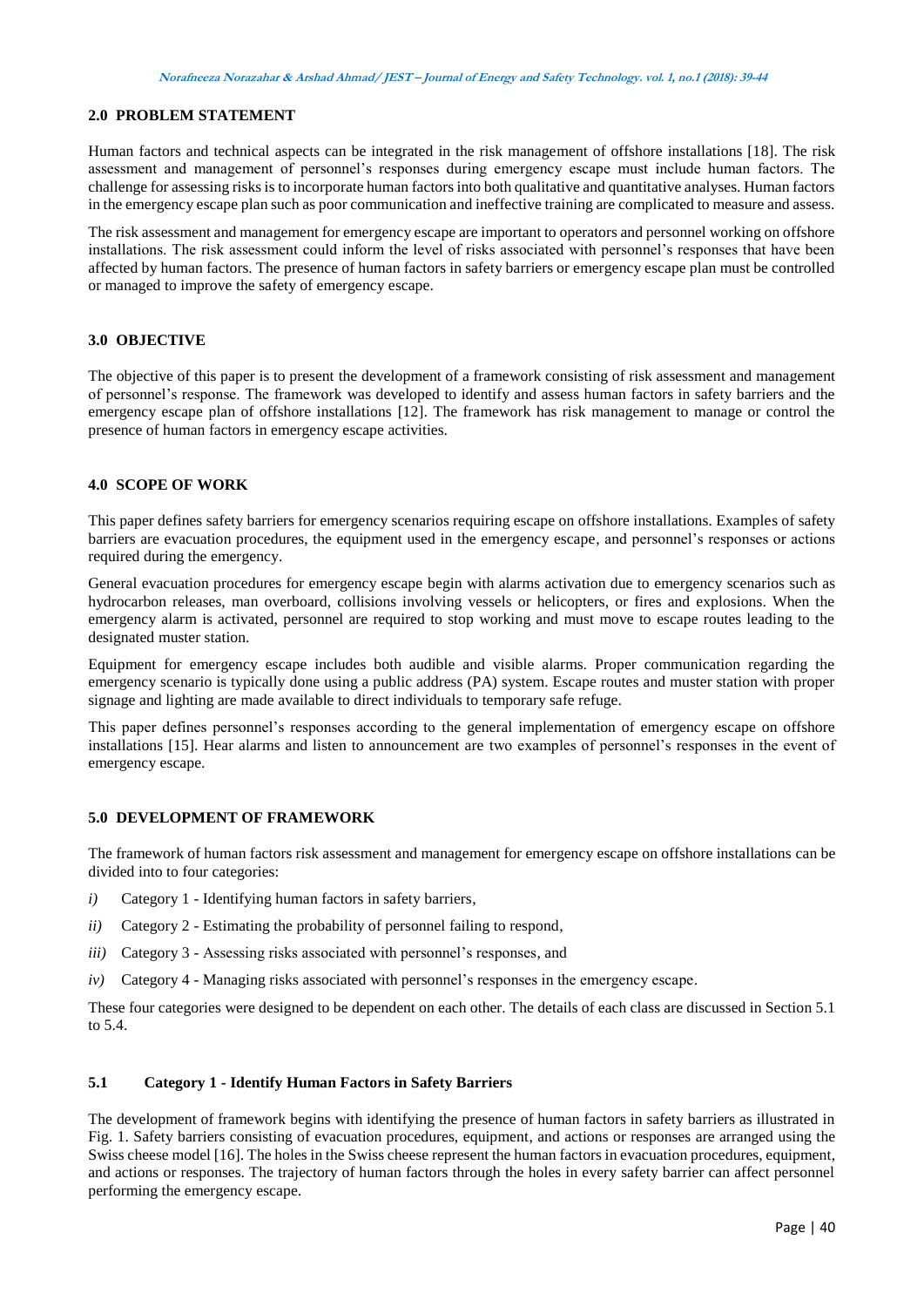#### **Norafneeza Norazahar & Arshad Ahmad/ JEST – Journal of Energy and Safety Technology. vol. 1, no.1 (2018): 39-44**

Identifying and addressing human factors in each safety barrier can be conducted in a qualitative manner. CAPP [3] and OGP [15] can be used as references for identifying the human factors in evacuation procedures and equipment. Blackman et al. [1] provided performance shaping factors that can be used as human factors affecting personnel's responses. Examples of human factors present in safety barriers are listed in Table 1. The application of Category 1 of the framework is illustrated in [10].



**Figure 1.** Procedures for identifying human factors

**Table 1**. Examples of human factors in the safety barriers of emergency escape

| <b>Safety Barriers</b> | <b>Human Factors</b>                                            |
|------------------------|-----------------------------------------------------------------|
| Evacuation procedures  | No communication to activate the emergency alarm                |
| Equipment              | No scheduled maintenance causes less effective alarm activation |
| Response or actions    | Fatigue due to long hours of working [1]                        |

## **5.2 Category 2 - Estimate the Probability of Personnel Failing to Respond**

Fig. 2 shows the sequence for estimating the probability of personnel's responses considering human factors in the safety barrier. The study extends the framework to include a model for estimating the probability of personnel failing to respond to emergency escape. The objective of Category 2 is to determine the failure of personnel's responses that could have impact on the emergency escape.

The study used Bayesian analysis to determine the probability of failure of personnel's responses [17, 20, 21]. The analysis considers human factors in every safety barrier. The human factors in the evacuation procedures can be connected to equipment and personnel's responses following the safety barrier arrangement. The interaction of human factors in every safety barrier is used to develop conditional probability table (CPT). The output in the CPT refers to personnel's response in the event of emergency escape. The application of framework using the Bayesian analysis was discussed in [11].



**Figure 2.** Procedures for estimating probability of personnel failing to respond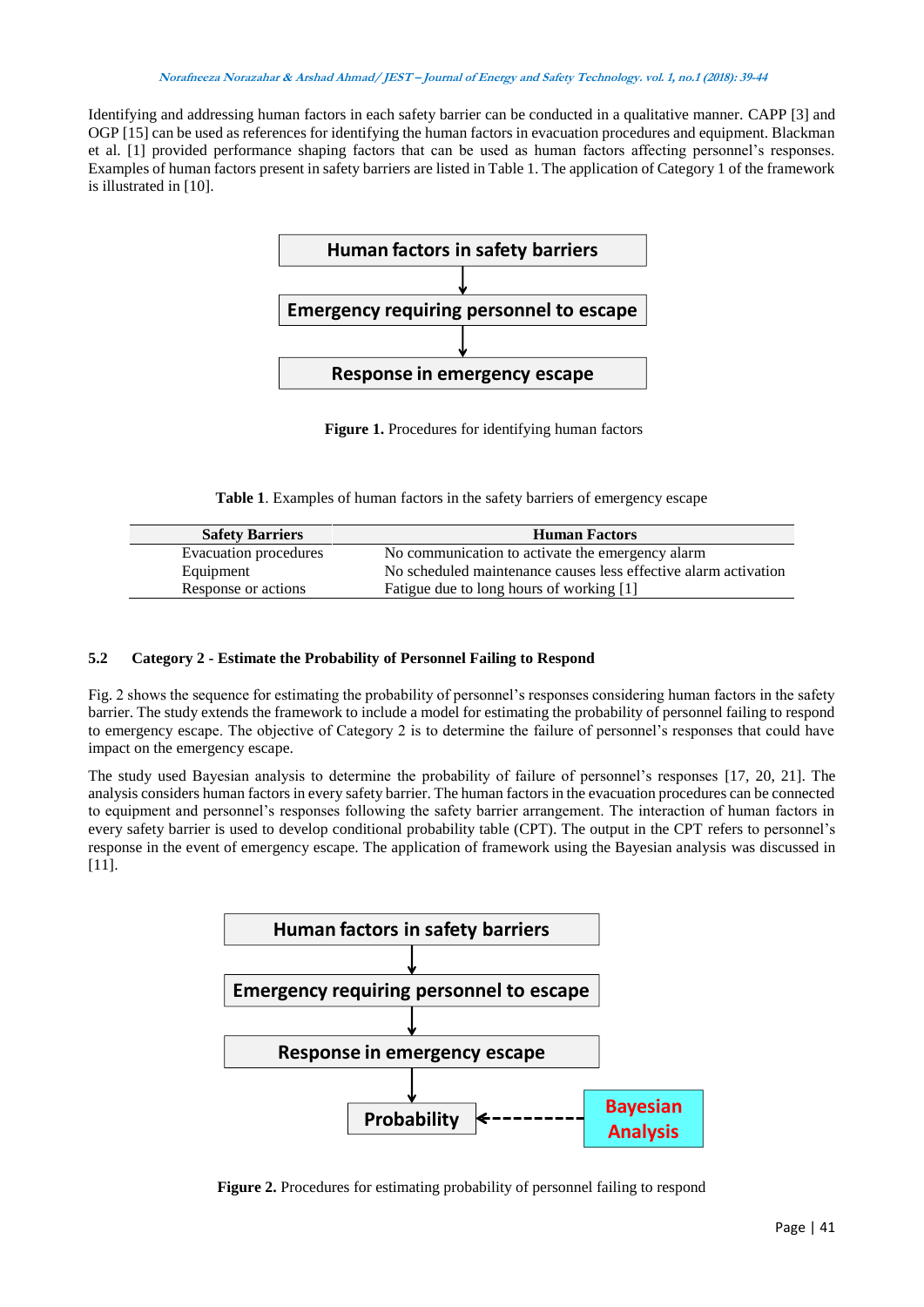# **5.3 Category 3 - Assess Failures of Personnel's Responses**

The framework was then designed to assess risks associated with personnel's responses. Category 3 is an extension of the second part of the framework as shown in Fig. 3. It aims to analyze the probability and impacts of the failure of performing emergency escape considering the presence of human factors. Risks associated with personnel's responses were assessed by integrating the probability of failure and its consequences.

This paper considers hear the emergency alarm and listen to the announcement as personnel's responses. Based on the defined personnel's responses, two possible consequences of failing to respond are late arrival at the muster station and may involve in the escalating emergency scenario. Bayesian analysis can be used to quantify the consequence. The application of the framework in determining the consequences is demonstrated in [13].



**Figure 3.** Procedures for assessing risks associated with personnel's response

## **5.4 Category 4 - Manage the Risk**

Fig. 4 presents the fourth step of the framework, which completes the development of framework. The objective of Category 4 is to manage or minimize risks associated with personnel's responses affected by the presence of human factors. Norazahar et al. [14] presented the application of risk management of escape and evacuation on offshore installations.

Risk acceptance level was used to determine whether the risk is acceptable or not, according to the safety rules or operators of offshore installations. If the risk is low and acceptable to the operators and safety rules, the emergency escape is presumed to be safe for personnel. In the case of the risk is unacceptable, it must be minimized or managed using a safety hierarchy.

Fig. 5 introduces a safety hierarchy as a mechanism of risk management. The safety hierarchy has three safety steps: inherent safety, engineering safety, and procedural safety. Inherent safety measures consist of elimination and minimization of human factors, substitution of inefficient equipment, and simplification of evacuation procedures. Engineering safety requires adding safer equipment to the facilities provided for emergency on offshore installations. Two types of safer equipment are active and passive barriers. The purpose of engineering safety is to provide reliable safeguards for reducing risks associated with personnel's responses. Modifications or changes to equipment must be followed by updating rules and procedures to allow personnel to have a better understanding of hazards, equipment, procedures, human factors, and environmental conditions involved in emergency situations.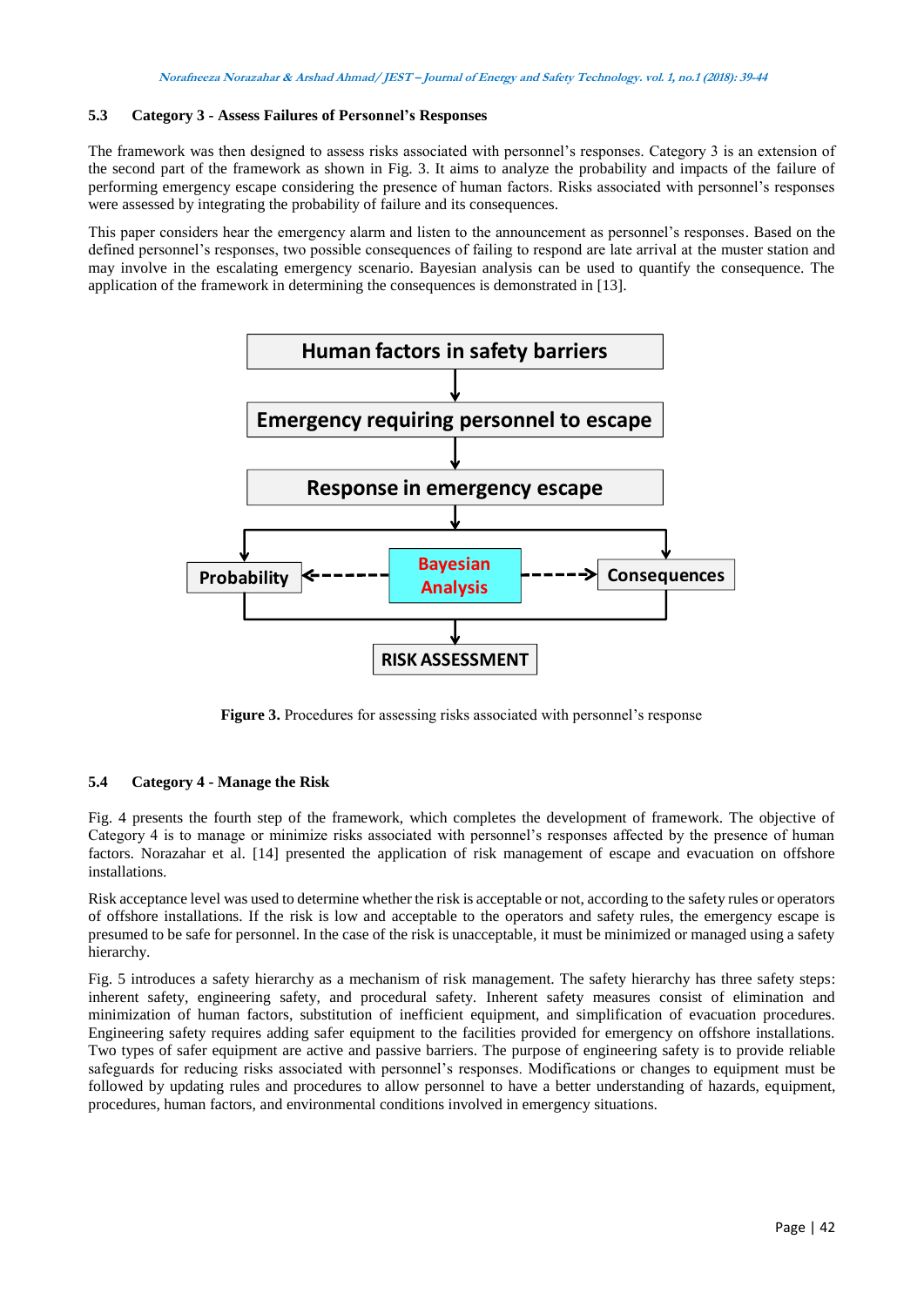

**Figure 4.** Framework for assessing and managing risks associated with personnel's responses



**Figure 5.** Safety hierarchy for managing risks

# **6.0 CONCLUSION**

A framework was developed to assess and manage risks associated with personnel's responses during emergency escape on offshore installations. Human factors in safety barriers were identified using the Swiss cheese model. The human factors were connected to safety barriers, emergency scenarios, and personnel's response using Bayesian analysis, which could also quantify the probability of failures. Consequences of personnel failing to respond to emergency scenario were estimated based on the presence of human factors in safety barriers. The risk associated with personnel's responses can be managed or controlled using a safety hierarchy.

For future work, an experimental study of emergency escape considering the presence of human factors should be conducted. The experimental data could verify the practicality of the framework to offshore industry.